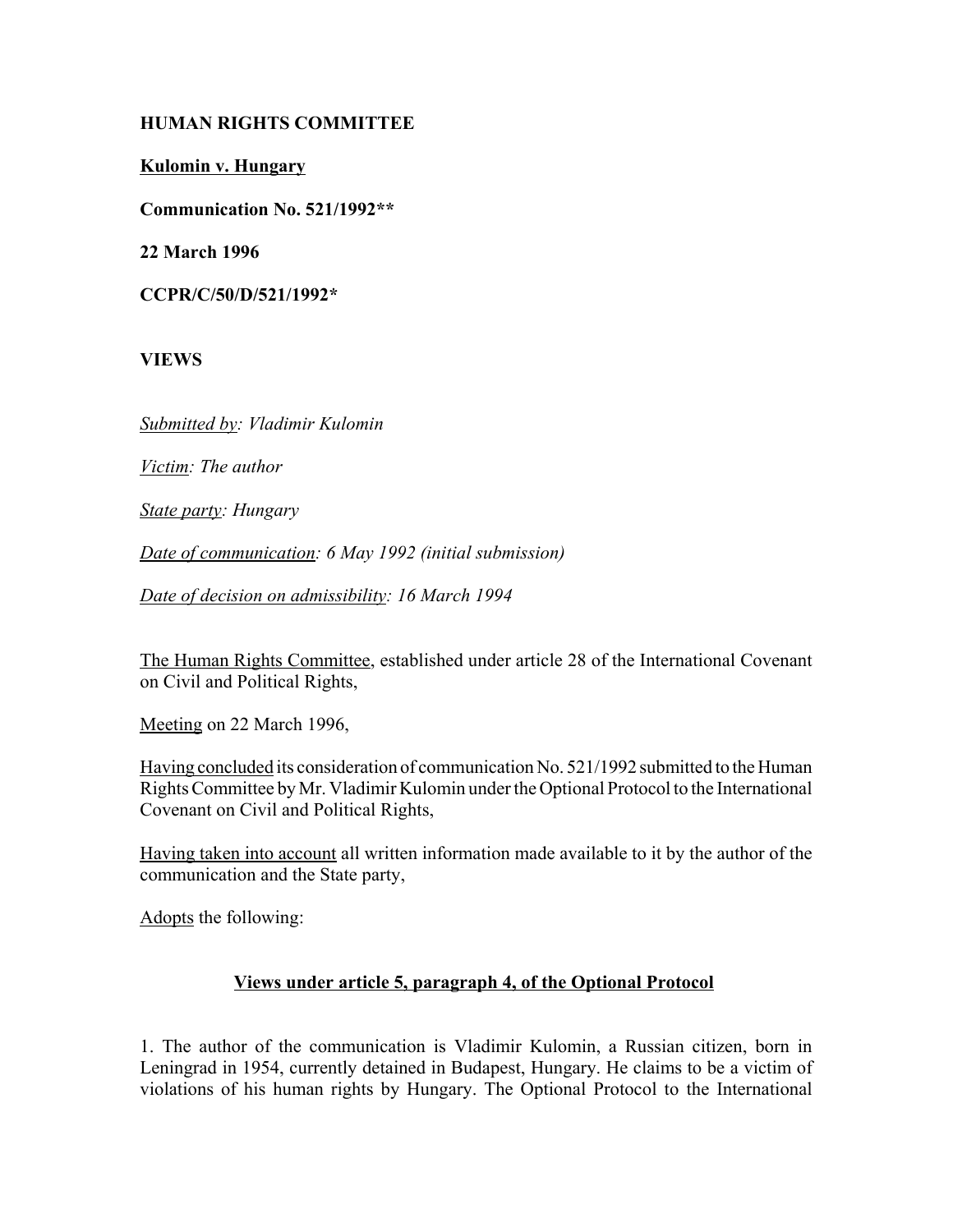Covenant on Civil and Political Rights entered into force for Hungary on 7 December 1988.

The facts as submitted by the author:

2.1 The author lived in Budapest, Hungary, and was a neighbour of one D.T. and the latter's girlfriend, K.G. On 25 July 1988, the author accompanied D.T. and K.G. to her father's house; K.G. had said that they wanted to pick up some documents and that they needed the author's protection because her father was mentally disturbed. Upon arrival, K.G.'s father, when stepping outside and seeing the author, D.T. and K.G., tried to hit the author. When the author pushed him away, he fell; they then tied him up because K.G. and D.T. claimed that he was dangerous and capable of anything. After K.G. had told him that she had telephoned the psychiatric hospital and that they would pick up her father, the author left the scene.

2.2 On 8 August 1988, while he was in Leningrad, the author received a phone call from D.T. and K.G. He states that he only learned at that moment that K.G.'s father had died, but that they did not tell him about the circumstances of his death.

2.3 On 16 August 1988, the author returned to Budapest by train. Two days later, he was arrested at the Soviet-Hungarian border by the Hungarian police, charged with the murder of K.G.'s father, and brought to Budapest. The author complains that he was not allowed to call his lawyer, or the Soviet consul. After three days of interrogation, in the presence of an interpreter, he was given a form to sign. The police allegedly told him that this was intended for the Soviet consul; however, it was intended for an extension by 30 days of his provisional custody.

2.4 The author was detained at the police station for five months. In this context he states: "The last two months they did not lead me to interrogation and I even thought everybody had forgotten about me. It was terrible. I did not understand one word of Hungarian. In my baggage I had a Hungarian grammar book and dictionaries but the police did not allow me to study Hungarian. Staying in the police station, I asked for my lawyer and Russian consul every day in written form, but without result (no answer). Moreover, I could not write to anywhere for five months." In January 1989, the author was transferred to a prison where he was given the opportunity to study Hungarian.

2.5 As to his legal representation and the preparation of his defence, the author states that, prior to the trial, he wrote several letters to the Public Prosecutor's office. In August 1989, he was allowed during six days to examine the "protocol" (depositions) with the assistance of an interpreter so as to be able to prepare his defence. The author complains that his letters were not included and that he had too little time to examine the file, which consisted of 600 pages. He submits that, after examining the documents, he met with his lawyer for the first time. He complains that the lawyer was old and incapable. In this context he submits that, although he met with the lawyer five times prior to the trial, they had to review the file every time from the start and that after the twelfth day of the trial, his lawyer asked him who K.G. actually was.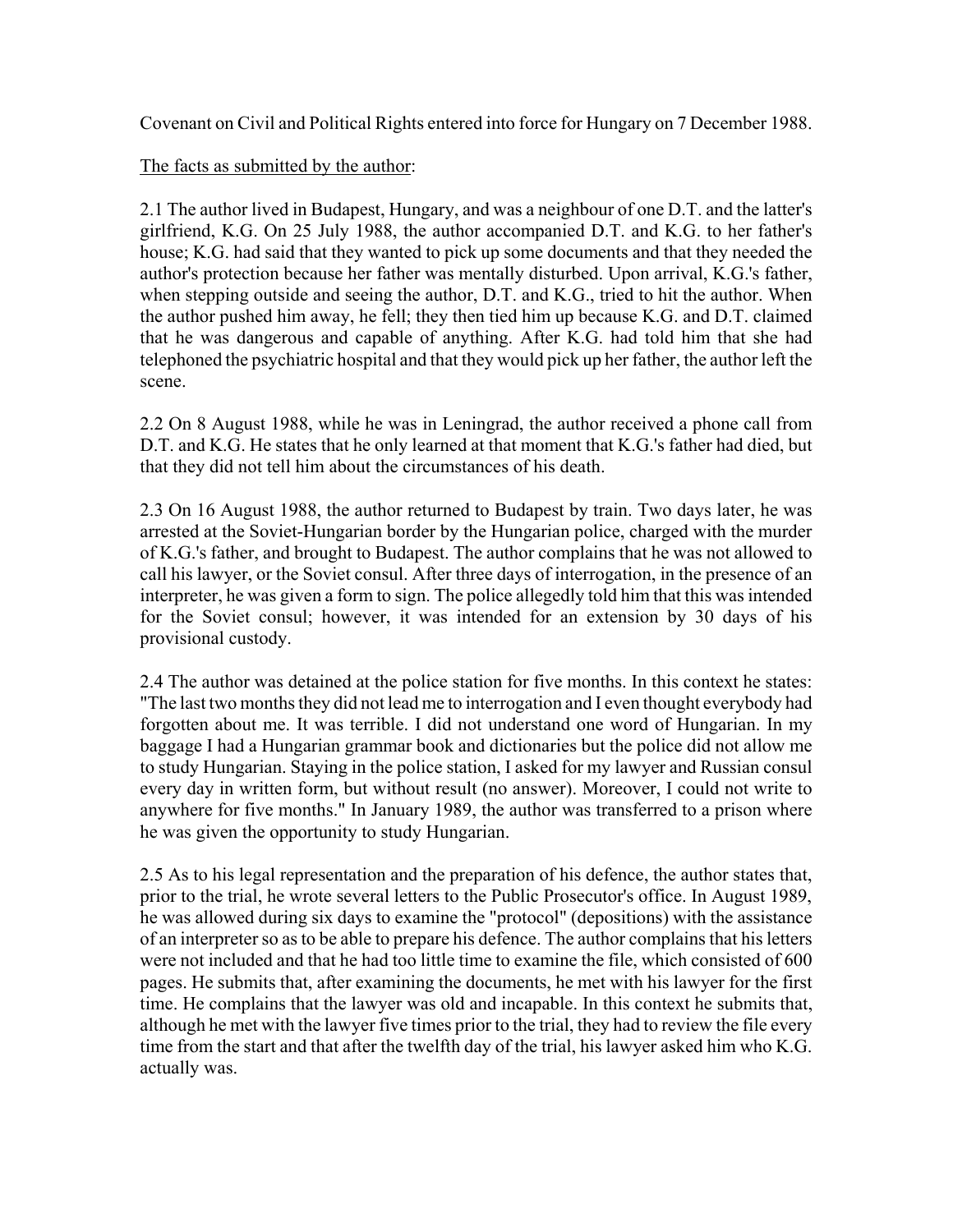2.6 On 26 September 1989, the trial began in the Municipal Court of Budapest. The author was tried together with K.G. The hearing took place during 14 days, spread over a period of four months. The author reiterates that there was no evidence against him. Under crossexamination, K.G. changed her testimony on six different occasions; according to the author, her allegations against him thus became baseless. Furthermore, none of the prosecution witnesses incriminated him.

2.7 The author further submits that during the trial the judge conceded that D.T. together with K.G. had planned the murder. He complains that, despite this finding, no effort was made to find D.T., nor was the latter sentenced in absentia. Furthermore, the author alleges that when he complained to the judge she replied that he should complain about such matters in Siberia and that she wanted him to be the last Russian in Hungary. He submits that the judge's discriminatory remarks were deleted from the trial transcript, but that they are recorded on tape. On 8 February 1990, the author was found guilty of homicide committed with cruelty and sentenced to 10 years' imprisonment, the minimum sentence established by law for this offence, with subsequent expulsion from Hungary.

2.8 The author subsequently appealed to the Supreme Court of Hungary, on the following grounds:

(a) The trial judge ruled that the author had admitted his guilt, whereas his statements to the police and depositions made at the preliminary hearing proved otherwise;

(b) The judge ruled that the blood found on the victim belonged to the author, whereas, according to the forensic expert, this evidence was highly questionable;

(c) The pathologist testified that the deceased died sometime between 25 and 28 July 1988. The judge ruled that the deceased died on 25 July 1988 (the day the author had accompanied D.T. and K.G. to the deceased's house), thereby implicating the author in the crime.

2.9 On 30 October 1990, the Supreme Court, after having heard the appeal of both the prosecutor and the defendants, sentenced the author to another four years of imprisonment, as it qualified the act for which the author had been convicted by the court of first instance as an offence committed with the objective of financial gain. The author points out that he had not been charged with robbery or theft and that there was no such evidence against him. According to the author, the Supreme Court's decision is further proof of discrimination against him. He further alleges that the Supreme Court did not take his lawyer's submissions into account and simply ignored the many contradictions in the trial transcript.

2.10 The author subsequently applied to the President of the Supreme Court for review of his case. On 12 December 1991, the Supreme Court dismissed the author's application. With this, it is submitted, all domestic remedies have been exhausted.

# The complaint:

3. Although the author does not invoke any of the provisions of the International Covenant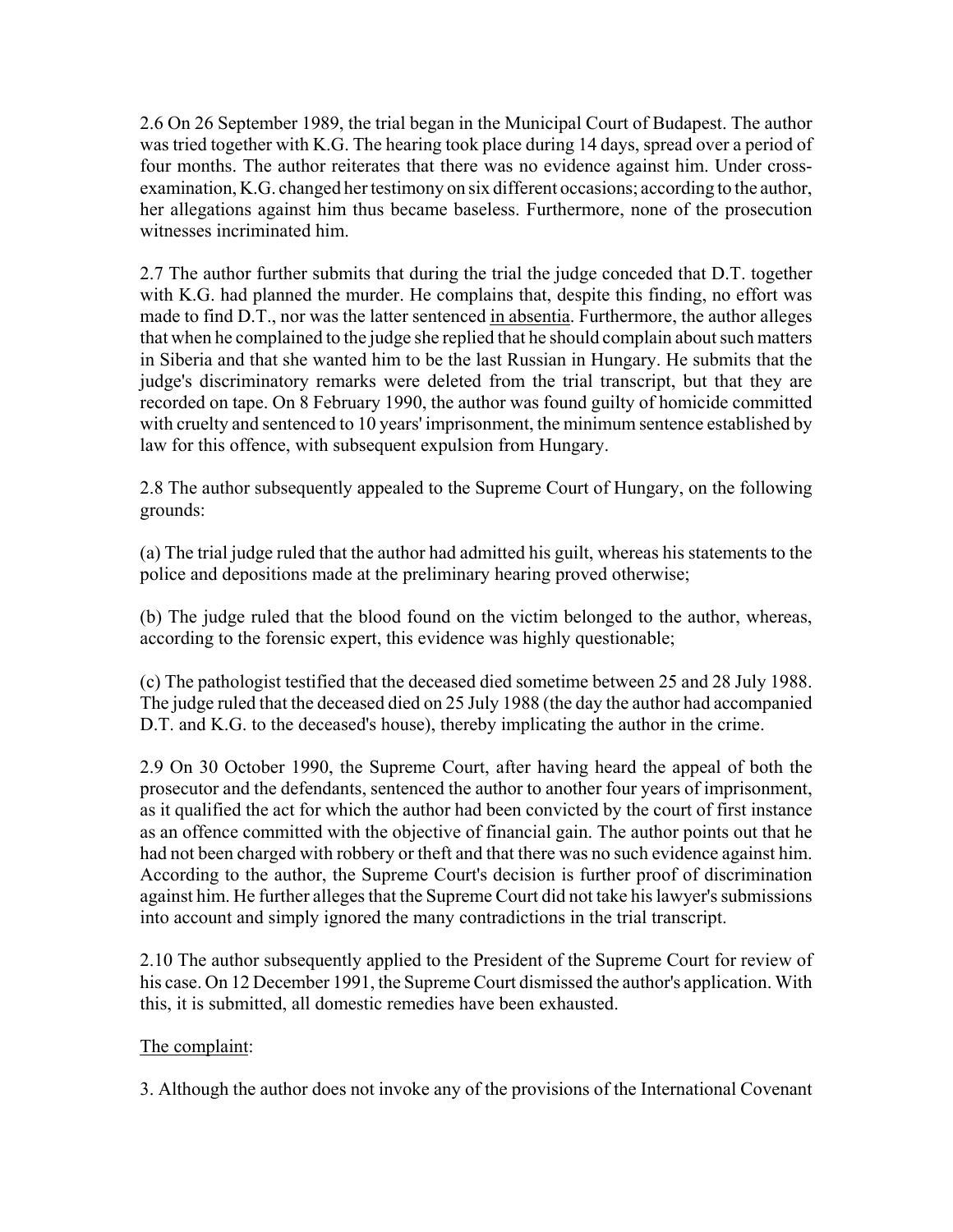on Civil and Political Rights, it appears from his submissions that he claims to be a victim of violations by Hungary of articles 9, 10, 14 and 26 of the Covenant.

### State party's observations on admissibility and author's comments:

4.1 In its submission of 25 March 1993, the State party points out that the Optional Protocol entered into force for Hungary on 7 December 1988, and argues that, in view of the provisions of article 28 of the Vienna Convention on the Law of Treaties, the Committee has no competence to consider individual complaints that refer to events that occurred prior to the date of entry into force of the Optional Protocol for Hungary. It submits that, accordingly, the Committee is precluded ratione temporis from considering the author's complaints in so far as they relate to his arrest and the first few months of his detention.

4.2 The State party further argues that the Committee is not competent to consider alleged violations of rights that are not set forth in the Covenant. It submits that the Covenant contains no provision preventing a tribunal of first instance from freely considering the facts that were established during the process of evaluation of the evidence drawing reasonable conclusions with respect to the guilt of the accused and qualifying the act from the established facts. It is submitted that, accordingly, the Committee cannot consider the author's complaint ratione materiae.

4.3 The State party further submits that, similarly, the Committee has no competence to consider the author's complaint that D.T., a Bulgarian citizen, was not prosecuted or sentenced. It explains that D.T. disappeared during the proceedings and that the court of first instance issued a warrant of arrest against him. The State party further explains that it did not request the Bulgarian authorities to extradite D.T. since, under the Hungarian-Bulgarian Extradition Treaty, extradition is not possible when the person to be extradited is a citizen of the other Signatory Party.

4.4 The State party concedes that the author has exhausted available domestic remedies in his case. It submits however that the author did not exhaust domestic remedies in respect of his complaint that the prison authorities obstructed his contacts with the outside. It contends that, in accordance with paragraph 36, (f), section (1), of Decree 11 of 1979 on the execution of penal measures, the author could have filed a complaint to the competent authorities if he believed that he had been obstructed in maintaining contacts with other persons. Furthermore, pursuant to paragraph 22 of Decree 8/1979 (VI.30) of the Ministry of Justice, any convict may submit a complaint requesting a remedy against personal injury. The competent authorities of the penitentiary institution are obliged to examine the complaint and the request. If the convict is not satisfied with the measures undertaken, he may submit a complaint to the officer in charge of the institution, who must take a decision within 15 days. If the convict is not satisfied with the officer's decision either, the headquarters of the Hungarian penitentiary administration will examine the complaint. The State party concludes that the author has not availed himself of his right to submit a complaint, and therefore has not exhausted domestic remedies in this respect.

5. In his reply dated 5 May 1993, the author challenges the State party's contention that part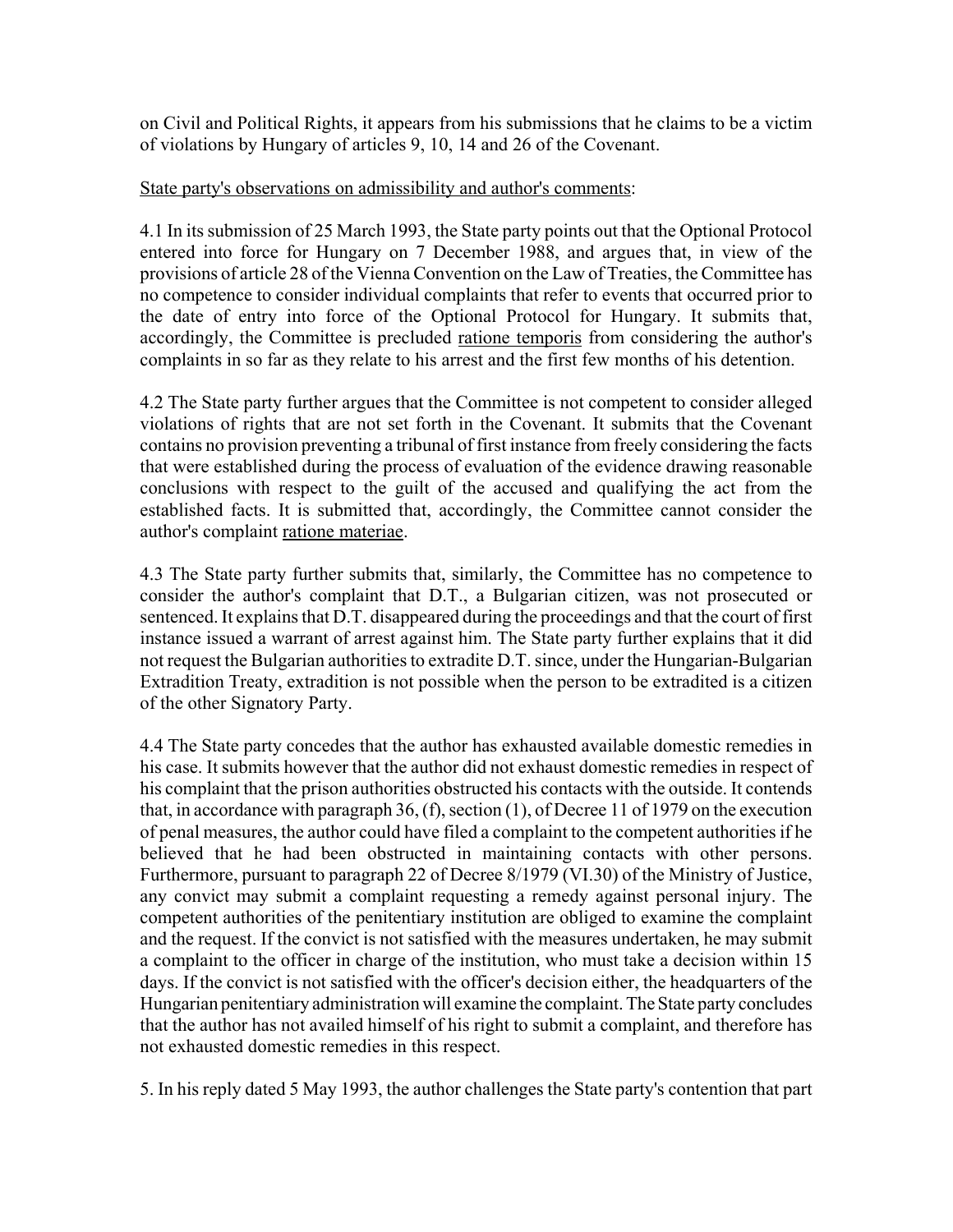of the communication is inadmissible ratione temporis.

The Committee's admissibility decision:

6.1 At its 50th session, the Committee considered the admissibility of the communication.

6.2 The Committee observed that the Optional Protocol entered into force for Hungary on 7 December 1988. It recalled that the Optional Protocol could not be applied retroactively and that the Committee was precluded ratione temporis from examining alleged violations of the Covenant in so far as the alleged events occurred prior to the date of entry into force of the Optional Protocol for the State party concerned. It noted that, in the instant case, part of the author's pre-trial detention, as well as his trial, occurred after 7 December 1988, and that it was not precluded from considering the author's claims under articles 9 and 10 in so far as they related to that period of time.

6.3 With respect to the author's complaint that one of the suspects in the case had not been prosecuted and convicted, the Committee observed that the Covenant did not provide for the right to see another person criminally prosecuted. Accordingly, it found that this part of the communication was inadmissible as incompatible with the provisions of the Covenant, pursuant to article 3 of the Optional Protocol.

6.4 The Committee observed that the author claimed that he did not have a fair trial, within the meaning of article 14 of the Covenant. In this context, the Committee noted that the author claimed that he was discriminated against because of his nationality. The Committee was of the opinion that these issues should be examined on the merits.

7. Accordingly, on 16 March 1994, the Human Rights Committee decided that the communication was admissible inasmuch as it appeared to raise issues under articles 9, 10, 14 and 26 of the Covenant.

State party's submission on the merits and author's comments:

8.1 By submission of 27 December 1994, the State party notes that most of the author's claims concerning his detention in police custody relate to the period before entry into force of the Optional Protocol for Hungary and were therefore declared inadmissible by the Committee. However, the State party, in appreciation of the Committee's work, also submits its explanations with regard to the merits of these claims.

8.2 As regards the author's claims under article 9, paragraphs 2 and 3, the State party submits that the author was immediately informed of the reasons of his arrest, and that he was informed of the charges against him on 20 August 1988. He was interrogated on 29 August, 5, 14 and 20 September 1988. On 22 August 1988, he was ordered to be kept in custody, in accordance with Hungarian law. On 18 November 1988 he was informed of the extension of his remand in custody. On 19 December 1988 he was confronted with his co-accused, and on 5 and 6 January 1989 the presentation of the documents took place. As regards the author's complaint that he "was forgotten" for two months, the State party points out that the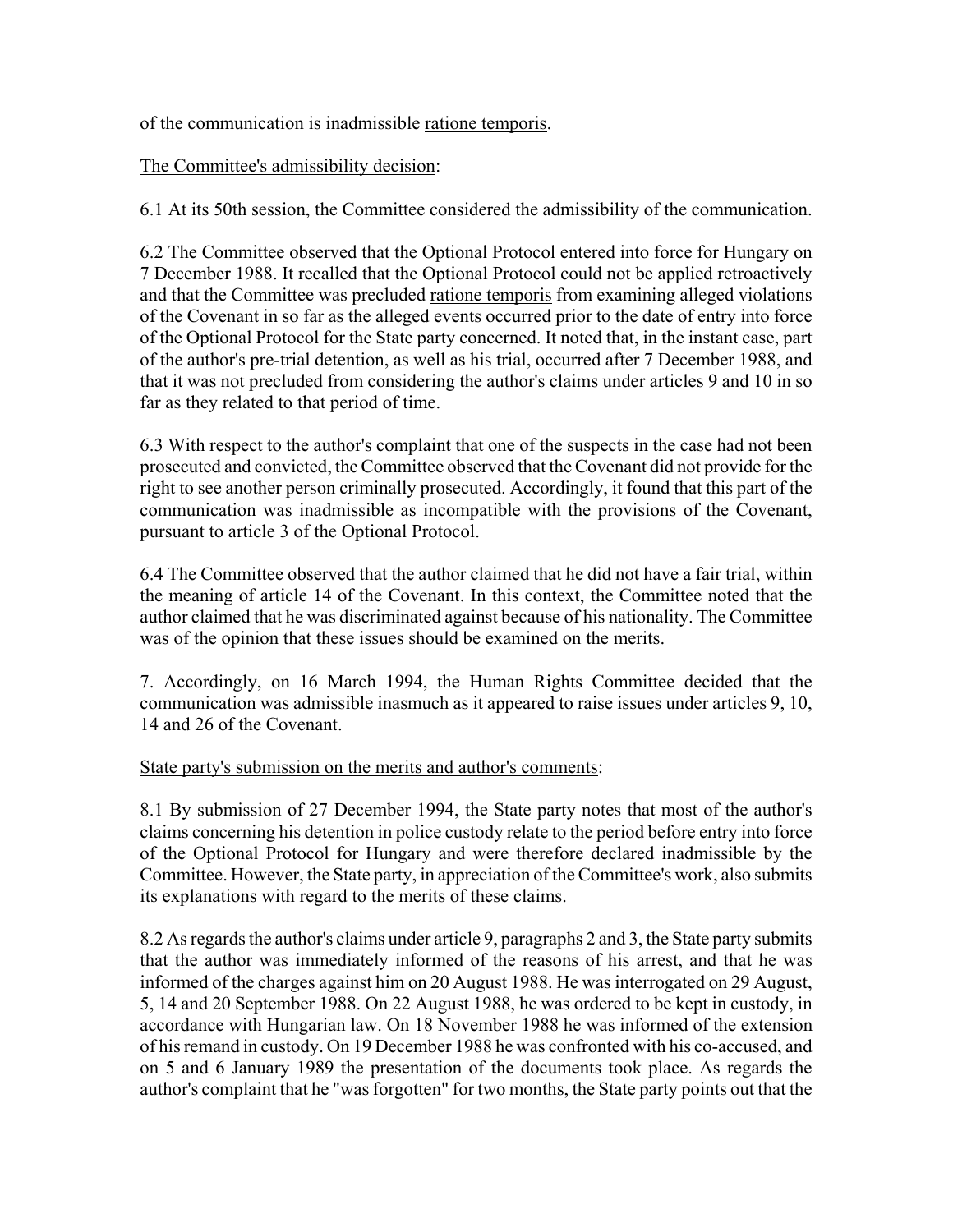investigating authority after 20 September 1988 carried out several other investigations, ordered the preparation of several expert opinions, and questioned some 60 witnesses. The State party concludes that its investigating authority proceeded actively and energetically towards solving the case and that no violation of article 9 has taken place. In this context, the State party notes that the author, being a foreigner, was kept in custody since, had he returned to his home country, he could not have been extradited under the Hungarian-Soviet agreement.

8.3 As regards the issues under article 10, paragraphs 1 and 2(a), the State party, after having carefully examined all the documents, states that according to the "service note", which lists the contents of the author's luggage, his luggage did not contain books of any kind. Nor does a request for a grammar book or dictionary appear on any so-called request sheets, which contain the requests of those in custody. In this connection, the State party notes that the author did file a total of 17 requests sheets, and that he requested "permission for reading" only on 9 November 1988, after which it was granted. As regards the author's claim that he was not allowed to write letters for the first five months of his custody, the State party states that there is no record kept of the detainees' correspondence, so that it is difficult to verify this allegation. The State party notes, however, that no request or complaint related to correspondence appears on the requests sheets or in the criminal records, and concludes that it is improbable that the author was denied the right to write letters. Finally, the State party submits that the author was detained throughout as a prisoner on remand, separated from convicted prisoners, while awaiting trial. The State party concludes that no violation of article 10 occurred in the author's case.

8.4 As regards the author's claim that he did not have enough time for the preparation of his defence, the State party notes that a lawyer was appointed for the author on 20 August 1988 and that the requests sheets show that the author asked for a meeting with the lawyer on 30 September and on 13 October 1988, whereupon the lawyer was informed. Also, the author's requests of 23 August and 30 September 1988 to meet the Soviet consul were forwarded to the consulate.

8.5 As regards the author's complaint that he did not have enough time to study the documents in preparation for his defence, the State party submits that the six days that were available to the author cannot be considered too short, and that he could have applied for an extension of the period either personally or through his lawyer. As to the quality of the lawyer, the State party notes that there is no indication that the author ever complained that his lawyer was unsuitable or that he was insufficiently prepared.

8.6 As regards the author's claim that he should not have been convicted on the basis of the evidence against him, the State party submits that this is a matter for the court of first instance to decide.

8.7 With regard to the author's claims that he is a victim of discrimination, the State party notes that the author states that the discriminatory remarks made by the judge were recorded on the audio tape of the hearing, but deleted from the record. The State party refers to the rules governing the record of serious criminal cases, which stipulate that the judge shall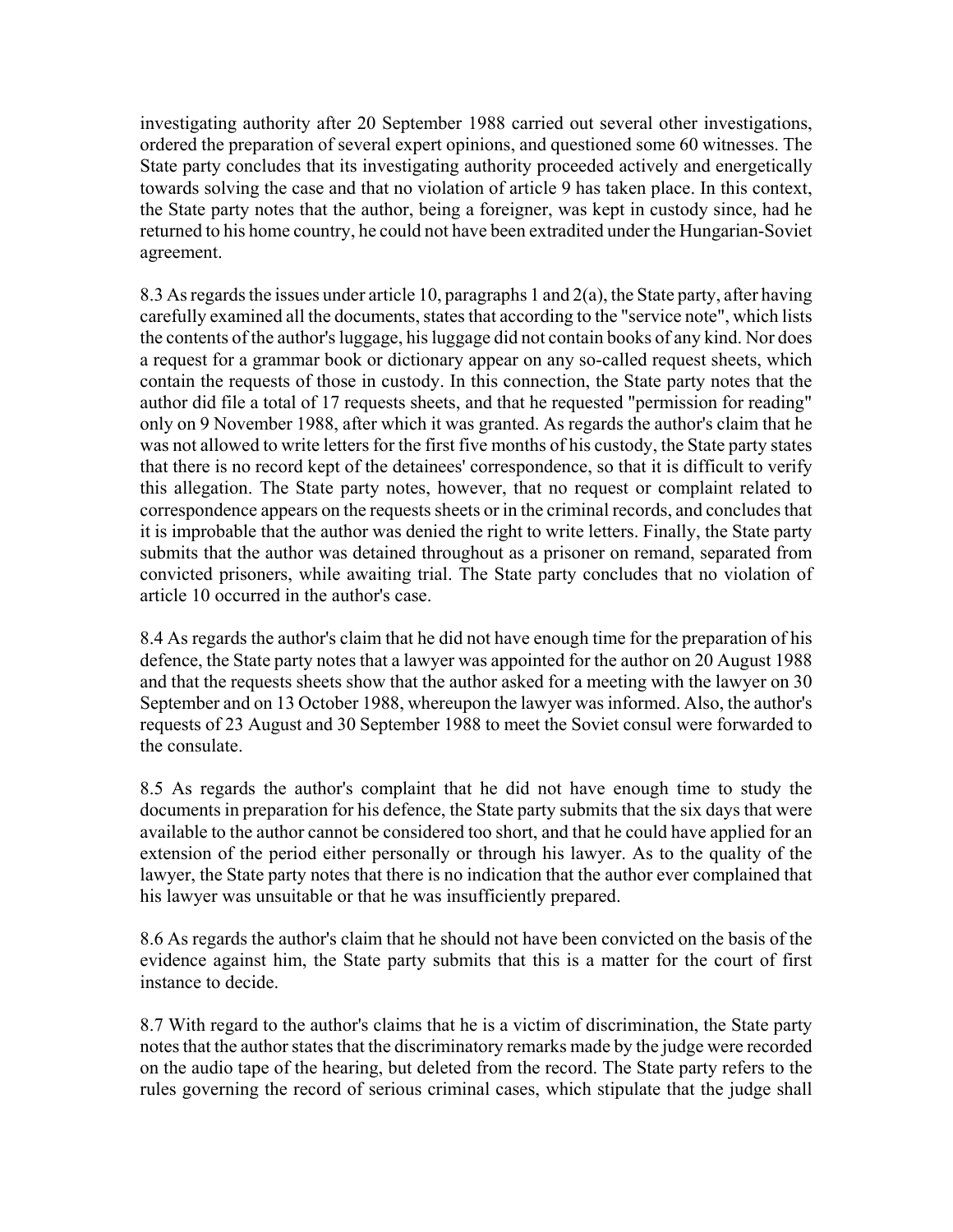dictate the record aloud on an audio tape during the hearing and that the defendant or his lawyer have a right at any time to make comments on what the judge has dictated, and to move that something other than that which the judge has dictated be placed on the record. Even if the objection by the defence has been denied by the judge, the judge's ruling is placed on record. The record dictated on the audio tape is then transcribed by the court clerks and at that point again objections can be made by the defence. It is clear from the record that neither the author nor his lawyer requested the inclusion of the judge's remarks on the record, nor made any proposal or comment concerning either the written or the verbal record. The State party concludes therefore that there is no indication that the judge indeed made the remarks attributed to her. Furthermore, the State party points out that at any stage of the proceedings, an objection can be made about the perceived prejudice of a judge with the president of the Court. No such objection has been made by either the author or his representative. In the light of the above, the State party denies that the author has been the victim of discrimination by the judge.

8.8 From the English translation of the judgment of the Court of First Instance, submitted by the State party, it appears that the Court found that the victim had died as a consequence of having been tied up too tightly, causing paralysis of the chest muscles, of being sedated with ethyl chloride and of suffocation because of plastic bags placed over his head. The Court also found that the author had been present when the victim was sedated with the ethyl chloride and that he had actively participated in the tying up of the victim, and considered that he could have foreseen that the victim would die as a consequence of his actions.

9.1 On 15 February 1995, the author submitted his comments on the State party's submission. He submits that the main point of his complaint is that, as a consequence of the violations of his rights, he has been convicted of murder whereas he is innocent.

9.2 The author denies ever having pleaded guilty to the murder. He further states that it is clear from the State party's submission that he was interrogated only five times during his five months' detention in the police station.

9.3 The author further maintains that his Hungarian grammar and dictionary were in the luggage he brought with him on the train from the Soviet Union and were kept in the deposit in the police station during his detention there. As regards the requests sheets, the author states that in fact he could not ask for anything without the cooperation of the investigating detective. He further states that none of the detainees were allowed to have pen and paper in the cell. He claims that he verbally requested permission to write letters, through the interpreter. The author further states that he knows that on the first page of his personal file in the prison, it is written that he was not allowed to write a letter to anyone until 1 June 1989, by order of the public prosecutor.

9.4 The author reiterates that no lawyer was present during the first and second interrogations at the police station, and that he did not meet his lawyer during the investigations. He further states that the six days to read through the documents was too short, since he needed the assistance of an interpreter, which costs more time. He also submits that he had not enough time to go through the documents with his lawyer.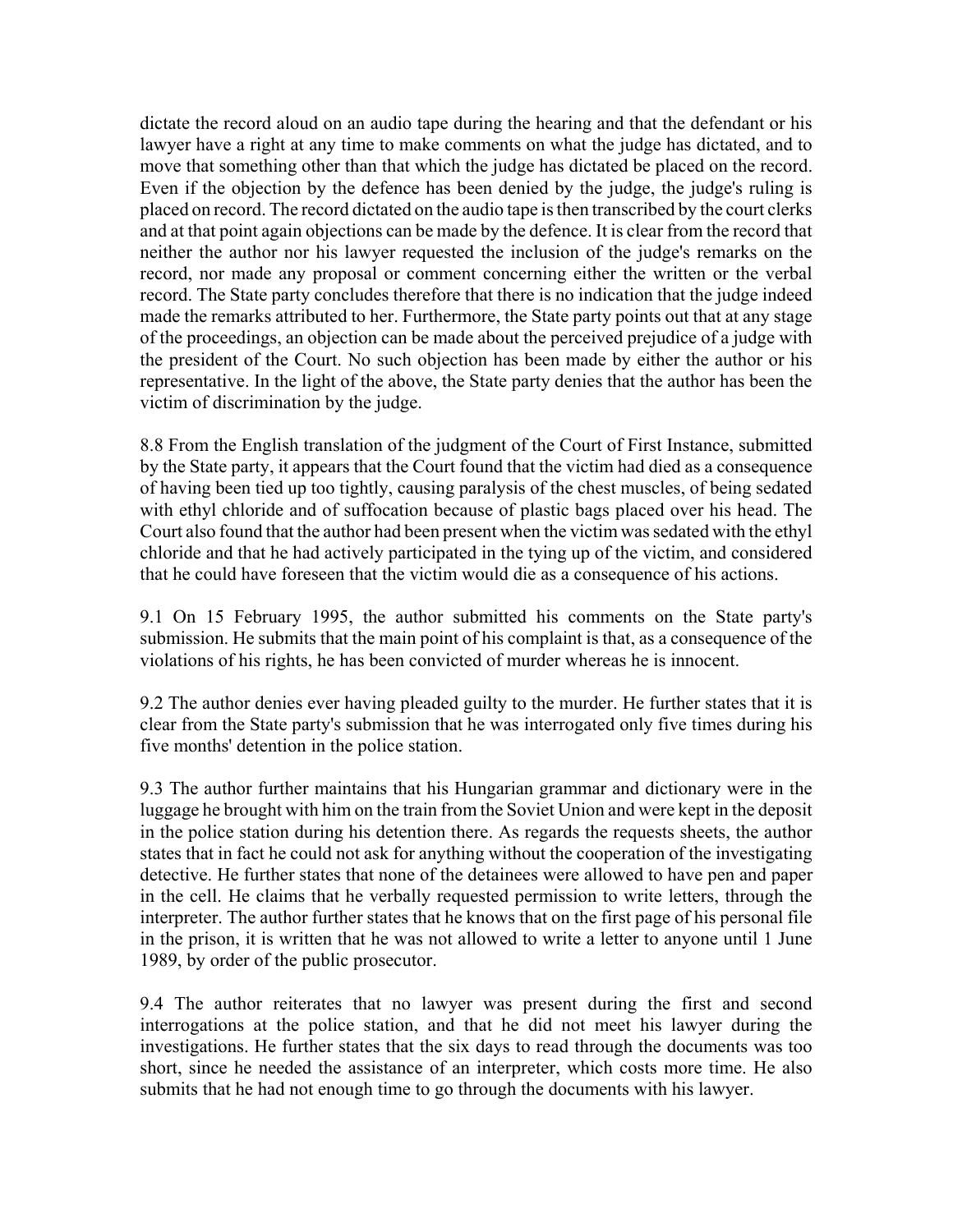9.5 As to the trial, the author reiterates his allegation that the judge told him he wished him to be the last Russian in Hungary. He further reiterates that there was no proof against him.

9.6 Finally, the author states that the judge of the Supreme Court did not give any reasoning for sentencing him to an additional four years of imprisonment, and that there are many contradictions in the judgment.

9.7 The author concludes that the State party is trying to mislead the Committee and has not examined the documents carefully.

#### Further submission by State party:

10.1 By note verbale of 4 December 1995, the State party was requested to clarify the legal provisions in force regarding arrest and detention at the time of Mr. Kulomin's arrest and their application to the author. By submission of 28 February 1996, the State party explains that in 1988 arrest and detention were regulated by section 91 of the Code of Criminal Procedure, under which persons suspected of having committed a serious offence could be held in detention by the police for no longer than 72 hours. After 72 hours, detention could only be extended by decision either of the public prosecutor or the court. The State party explains that, before committing a suspect to trial, the public prosecutor had the authority to renew his detention, and after committal to trial, this authority was conferred on the trial court. Pre-trial detention ordered by a prosecutor could not exceed one month, but was subject to extensions by order of superior prosecutors. If after one year of pre-trial detention, a person was not yet committed to trial, further detention could only be ordered by the court.

10.2 As to the application of the provisions to Mr. Kulomin, the State party notes that the author was arrested on 20 August 1988, and that the Office of the Public Prosecutor in Budapest ordered his detention on 2 August 1988, that is within the 72 hours prescribed by law. This detention was extended by various public prosecutors, by decisions of 14 September 1988, 11 November 1988, 17 January 1989, 8 February 1989, 17 April 1989 and 17 May 1989. After the author's committal for trial in May 1989, the court extended the detention on 29 May 1989 until the final court judgment. The State party concludes that the procedure followed was in compliance with Hungarian law, as required by article 9, paragraph 1, of the Covenant ("no one shall be deprived of his liberty except on such grounds and in accordance with such procedure as are established by law").

10.3 The State party refers to the Committee's admissibility decision in which the Committee decided that the Committee was precluded from considering alleged violations occurring prior to the date of entry into force of the Optional Protocol for the State party. The State party recalls that the Optional Protocol entered into force for Hungary on 7 December 1988, that is after the author's arrest on 20 August 1988. The State party argues that the obligation under article 9, paragraph 3, to bring the author promptly before a judge or other officer authorized by law to exercise judicial power had to be fulfilled as of that date. With reference to the Committee's jurisprudence and to its General Comment, the State party argues that it is clear that the delay must not exceed a few days. From this the State party concludes that the applicability of article 9, paragraph 3, is limited in time and, in the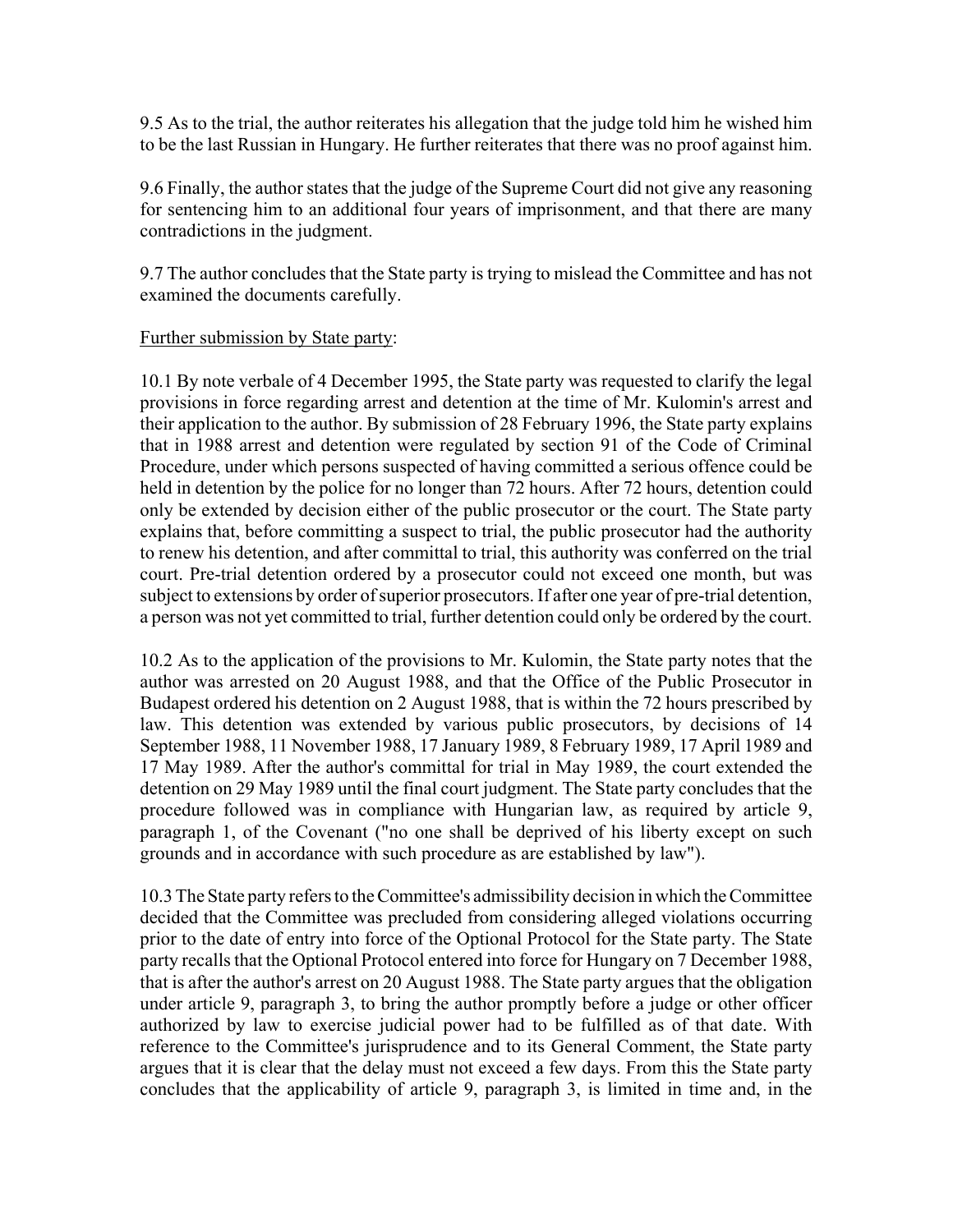author's case, ended somewhere in August 1988. According to the State party, compliance or non-compliance with the obligation under article 9, paragraph 3, does not have a continuing effect and the State party concludes that the question whether Mr. Kulomin's detention was in compliance with the requirement of article 9, paragraph 3, is inadmissible ratione temporis.

10.4 As regards the compatibility of the procedure with the requirements of article 9, paragraph 3, the State party interprets the term "other officers authorized by law" as meaning officers with the same independence towards the executive as the Courts. In this connection, the State party notes that the law in force in Hungary in 1988 provided that the Chief Public Prosecutor was elected by and responsible to Parliament. All other public prosecutors were subordinate to the Chief Public Prosecutor. The State party concludes that the prosecutor's organization at the time had no link whatsoever with the executive and was independent from it. The State party therefore argues that the prosecutors who decided on the continued detention of Mr. Kulomin can be regarded as other officers authorized by law to exercise judicial power within the meaning of article 9, paragraph 3, and that no violation of the Covenant has occurred.

10.5 Finally, the State party informs the Committee that the provisions referred to above were amended by Act XXVI of 1989, which entered into force on 1 January 1990. Under the amended law, persons arrested on criminal charges shall be brought before the Court within 72 hours and the court decides on pre-trial detention, after having heard the prosecutor and the defence. The Court's orders are subject to appeal.

# Examination of the merits:

11.1 The Human Rights Committee has considered the present communication in the light of all the information made available to it by the parties, as provided in article 5, paragraph 1, of the Optional Protocol.

11.2 The Committee has taken note of the State party's argument that the question whether the author was, after arrest, promptly brought before a judge or other officer authorized by law to exercise judicial power, is inadmissible ratione temporis. The Committee observes, however, that article 9(3), first sentence, is intended to bring the detention of a person charged with a criminal offense under judicial control. A failure to do so at the beginning of someone's detention, would thus lead to a continuing violation of article 9(3), until cured. The author's pre-trial detention continued until he was brought before the Court in May 1989. The Committee is therefore not precluded ratione temporis to examine the question whether his detention was in accordance with article 9(3).

11.3 The Committee notes that, after his arrest on 20 August 1988, the author's pre-trial detention was ordered and subsequently renewed on several occasions by the public prosecutor, until the author was brought before a judge on 29 May 1989. The Committee considers that it is inherent to the proper exercise of judicial power, that it be exercised by an authority which is independent, objective and impartial in relation to the issues dealt with. In the circumstances of the instant case, the Committee is not satisfied that the public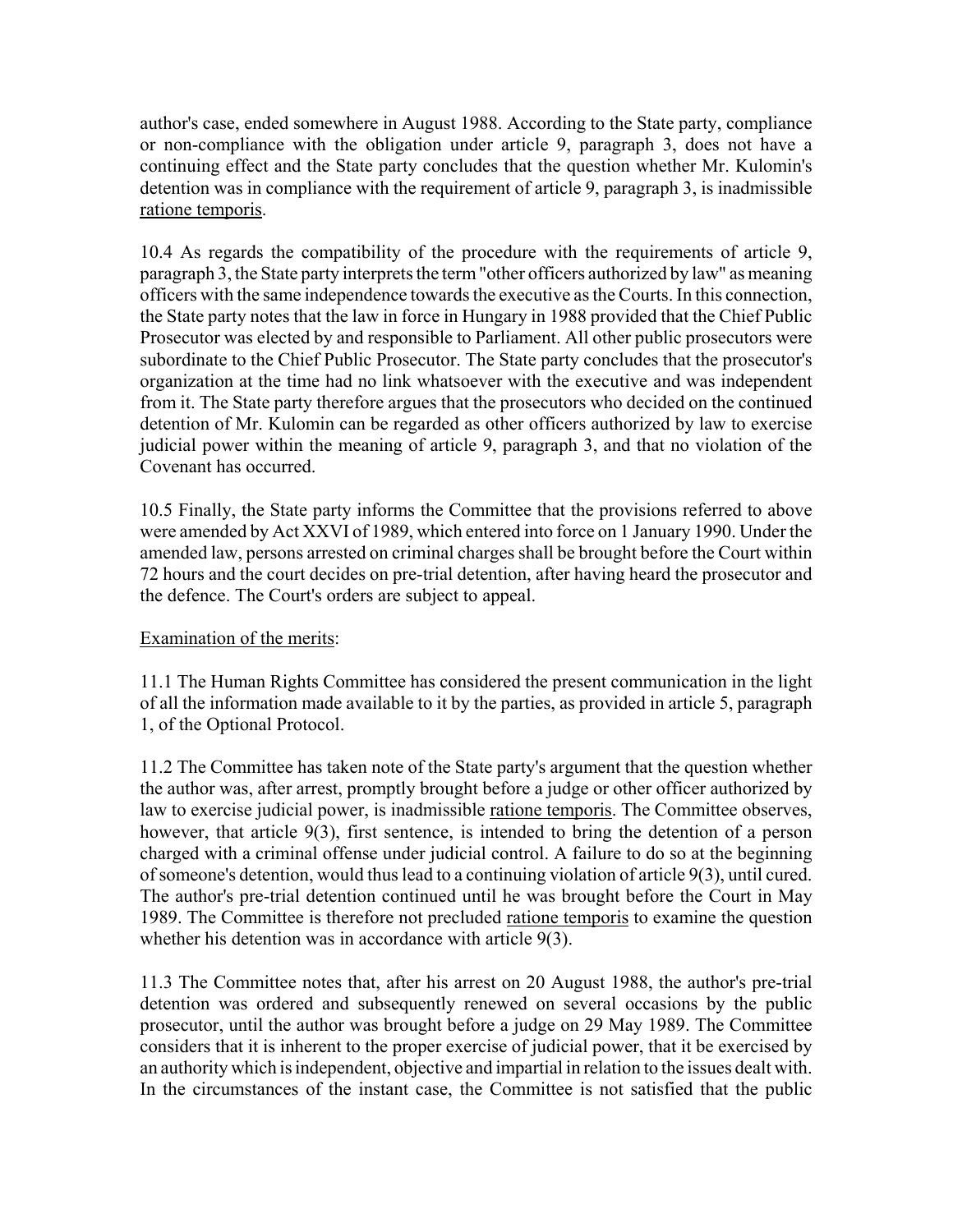prosecutor could be regarded as having the institutional objectivity and impartiality necessary to be considered an "officer authorized to exercise judicial power" within the meaning of article 9(3).

11.4 The author has further claimed that he was not allowed to study Hungarian while in police custody and that he was not allowed to correspond with his family and friends. The State party has denied the allegations, stating that the author requested permission for reading on 9 November 1988, which request was granted, and that there is no trace of a request concerning correspondence, but that no records of the inmates' correspondence are kept. In the circumstances, the Committee finds that the facts before it do not sustain a finding that the author was a victim of a violation of article 10 of the Covenant.

11.5 As regards the author's claim under article 14 of the Covenant, the Committee notes that a lawyer was appointed for the author on 20 August 1988, that the author requested to meet his lawyer, that the State party submits that it did forward the author's requests to the lawyer, and that the author states that he did not meet his lawyer. The Committee further notes that it is unclear when the author met his lawyer for the first time, but that it appears from the file that the author had several meetings with his lawyer before the beginning of the trial against him. Further, the Committee notes that the author was given opportunity to study the case file in preparation for his defence with the assistance of an interpreter and that there is no indication that he ever complained to the Hungarian authorities about this being insufficient. As to his representation at the trial, the author has not made any specific complaint about any particular failure of his lawyer in the conduct of his defence, nor does it appear from the file that the lawyer did not represent the author properly. In the circumstances, the Committee finds that the facts before it do not show that the author was denied adequate time and facilities to prepare his defence, nor does the information before the Committee permit to conclude that the author's lawyer did not provide effective representation in the interests of justice.

11.6 The author further has claimed that the judge at the trial of first instance was biased against him and, more specifically, that she discriminated against him because of his nationality. The Committee notes that the judgment of the Court of First Instance shows no trace of bias on the part of the judge and, moreover, that the author or his representative made no objection during the trial to the judge's attitude. In the circumstances, the Committee finds that there is no substantiation for the author's claim that he was discriminated against on the basis of his nationality.

11.7 As regards the appeal, the author has claimed that the Supreme Court increased his sentence for having acted with the objective of financial gain, whereas he had never been charged with robbery or theft. The Committee notes, however, that it appears from the court documents that the author was in fact charged with murder, committed with cruelty and out of financial gain. Although the Court of First Instance found him guilty only of murder committed with cruelty, the Supreme Court quashed the judgment and found the author guilty of murder committed with cruelty and out of financial gain. The Committee further notes that the conviction and sentence imposed by the Supreme Court upon the author, was reviewed by the President of the Supreme Court. The Committee finds therefore that the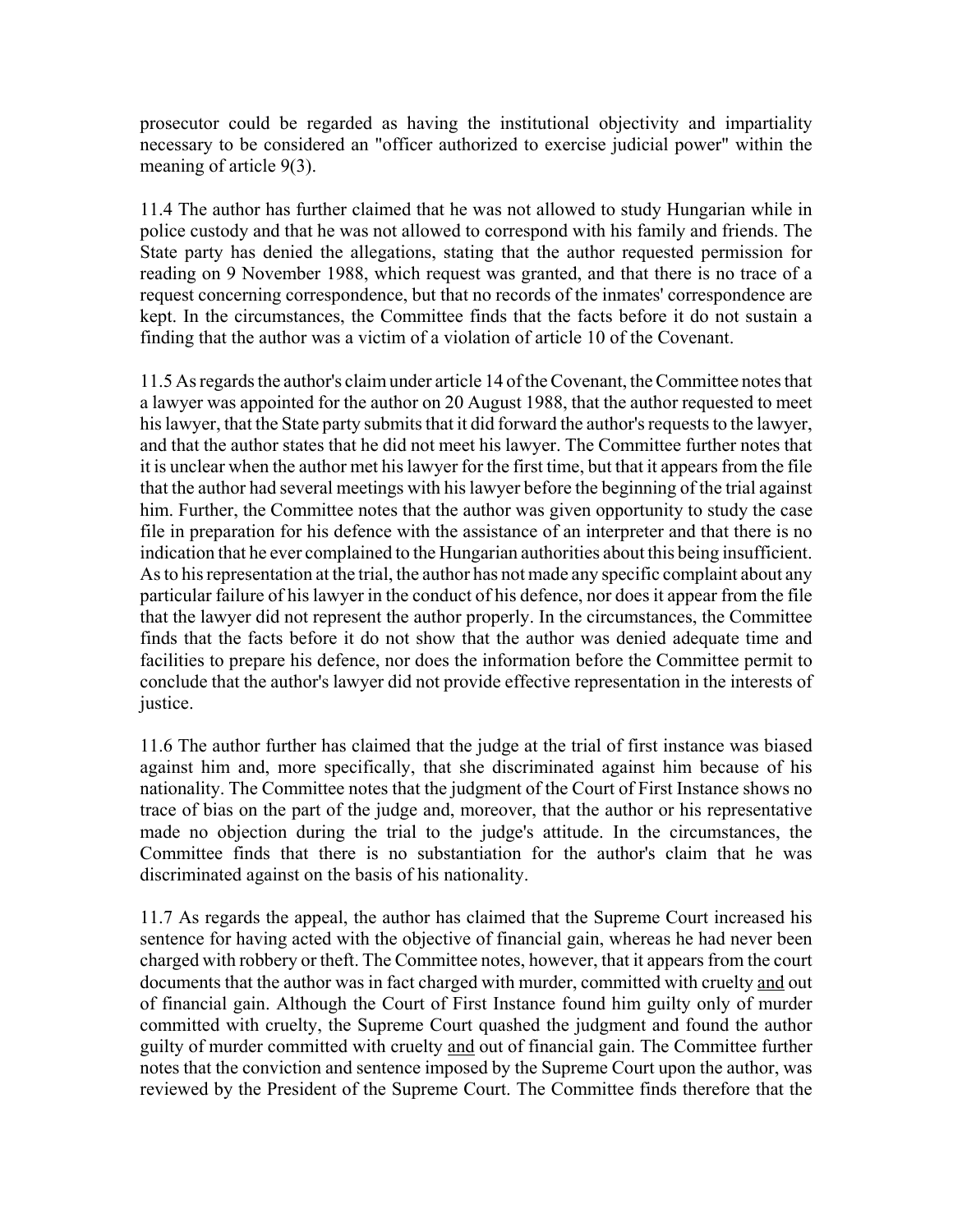facts before it do not show a violation of the Covenant with regard to the author's appeal.

11.8 The Committee takes this opportunity to reiterate that it is not for the Committee, but for the courts of the States parties concerned, to evaluate facts and evidence in a criminal case, and that the Committee cannot assess a person's guilt or innocence. This is so, unless it is manifest from the information before the Committee that the Courts' decisions were arbitrary or amounted to a denial of justice. In the present case, nothing in the written submissions before the Committee permits such a conclusion.

12. The Human Rights Committee, acting under article 5, paragraph 4, of the Optional Protocol to the International Covenant on Civil and Political Rights, is of the view that the facts before it disclose a violation of article 9, paragraph 3, of the International Covenant on Civil and Political Rights.

13. Under article 2, paragraph 3(a), of the Covenant, Mr. Kulomin is entitled to an appropriate remedy. The State party is under an obligation to ensure that similar violations do not occur in the future.

14. Bearing in mind that, by becoming a State party to the Optional Protocol, the State party has recognized the competence of the Committee to determine whether there has been a violation of the Covenant or not and that, pursuant to article 2 of the Covenant, the State party has undertaken to ensure to all individuals within its territory and subject to its jurisdiction the rights recognized in the Covenant and to provide an effective and enforceable remedy in case a violation has been established, the Committee wishes to receive from the State party, within 90 days, information about the measures taken to give effect to the Committee's Views.

[Adopted in English, French and Spanish, the English text being the original version. Subsequently to be issued also in Arabic, Chinese and Russian as part of the Committee's annual report to the General Assembly.]

# Footnotes

 $\frac{*}{\ }$  Made public by decision of the Human Rights Committee.

\*/ Pursuant to rule 85 of the rules of procedure, Committee member Tamás Bán did not take part in the adoption of the Views.

\*\*/ The text of an individual opinion by Committee member Nisuke Ando is appended to the present document.

# **Appendix**